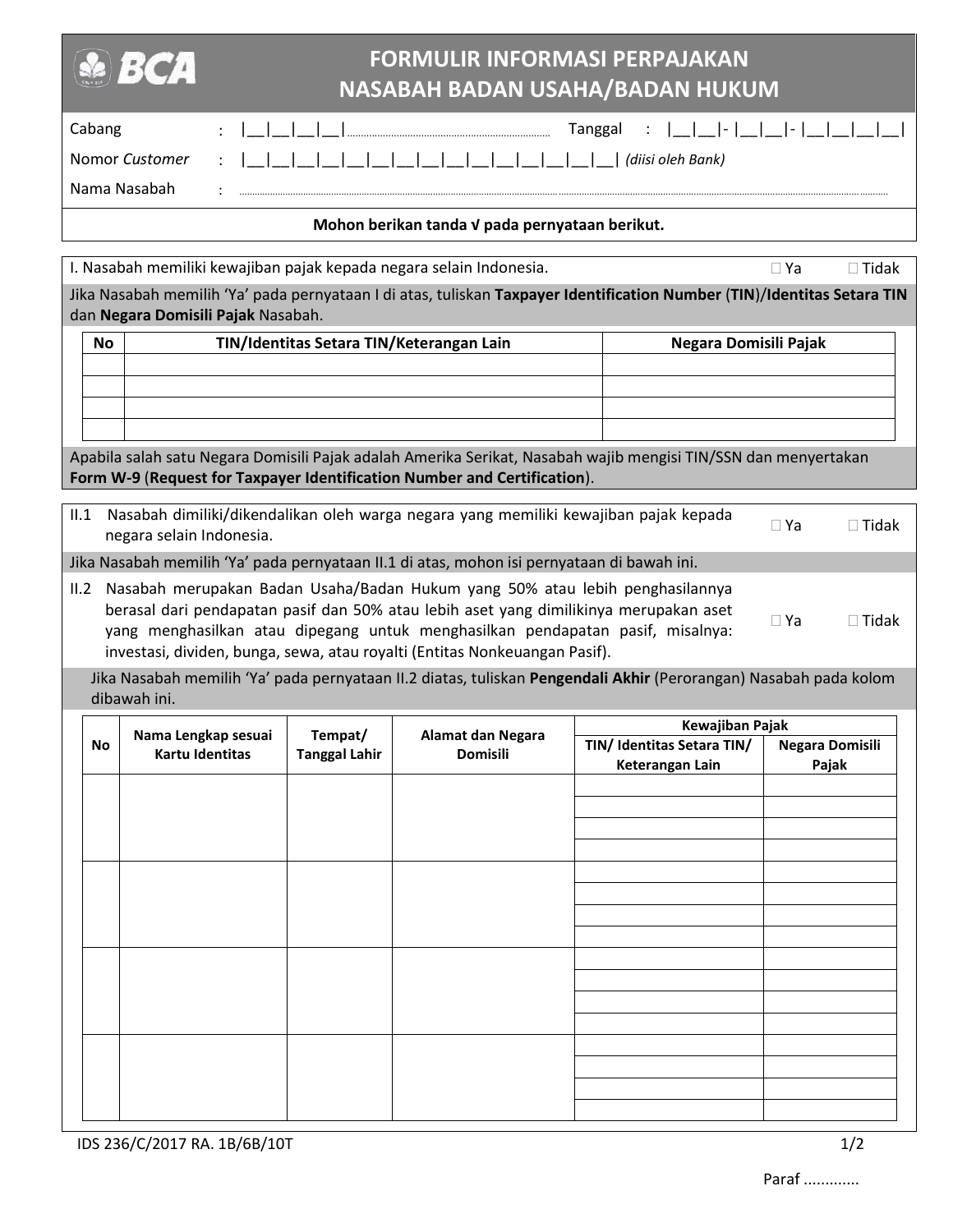## **PERNYATAAN NASABAH**

Nasabah dengan ini menyatakan bahwa:

- 1. Seluruh data atau informasi yang tertera pada formulir ini adalah benar, akurat, dan lengkap dan PT Bank Central Asia Tbk (BCA) tidak memberikan saran maupun konsultasi dalam bentuk apa pun kepada Nasabah terkait dengan pengisian data atau informasi pada formulir ini.
- 2. Dalam rangka pertukaran informasi perpajakan antarnegara berdasarkan perjanjian internasional di bidang perpajakan, Nasabah dengan ini memberikan kuasa kepada BCA untuk memberikan data Nasabah, termasuk data terkait rekening dan keuangan Nasabah kepada otoritas pajak dan/atau otoritas berwenang lainnya sesuai ketentuan hukum yang berlaku.
- 3. Jika terdapat perubahan data atau informasi yang telah Nasabah berikan kepada BCA melalui formulir ini atau sarana lainnya (jika ada), Nasabah akan memberitahukan perubahan data atau informasi tersebut kepada BCA dalam jangka waktu selambat-lambatnya 30 (tiga puluh) hari kalender terhitung sejak terjadinya perubahan tersebut atau dalam jangka waktu lain yang akan diberitahukan oleh BCA kepada Nasabah dalam bentuk dan melalui sarana apa pun sesuai ketentuan yang berlaku.
- 4. Nasabah bertanggung jawab sepenuhnya atas kebenaran, akurasi, dan kelengkapan data atau informasi yang Nasabah berikan kepada BCA dan Nasabah dengan ini membebaskan BCA dari segala macam tuntutan, gugatan, dan/atau tindakan hukum lainnya sehubungan dengan hal tersebut dan pengisian formulir ini.
- 5. Nasabah setuju bahwa BCA berhak mengakhiri hubungan dengan Nasabah jika di kemudian hari dapat dibuktikan bahwa Nasabah telah memberikan data atau informasi yang tidak benar, tidak akurat, atau tidak lengkap, atau Nasabah tidak memberitahukan perubahan data atau informasi terkait Nasabah kepada BCA dalam jangka waktu yang ditentukan.

|                      | <b>DIISI OLEH BANK</b>                      |    |       |
|----------------------|---------------------------------------------|----|-------|
| <b>Diproses Oleh</b> | Keterangan                                  |    |       |
|                      |                                             | Ya | Tidak |
|                      | Nasabah Wajib FATCA<br>(Form W-9 terlampir) |    | ⊔     |
|                      | Nasabah Wajib CRS                           |    | ப     |
| (Nama Petugas BCA)   |                                             |    |       |

IDS 236/C/2017 RA. 1B/6B/10T 2/2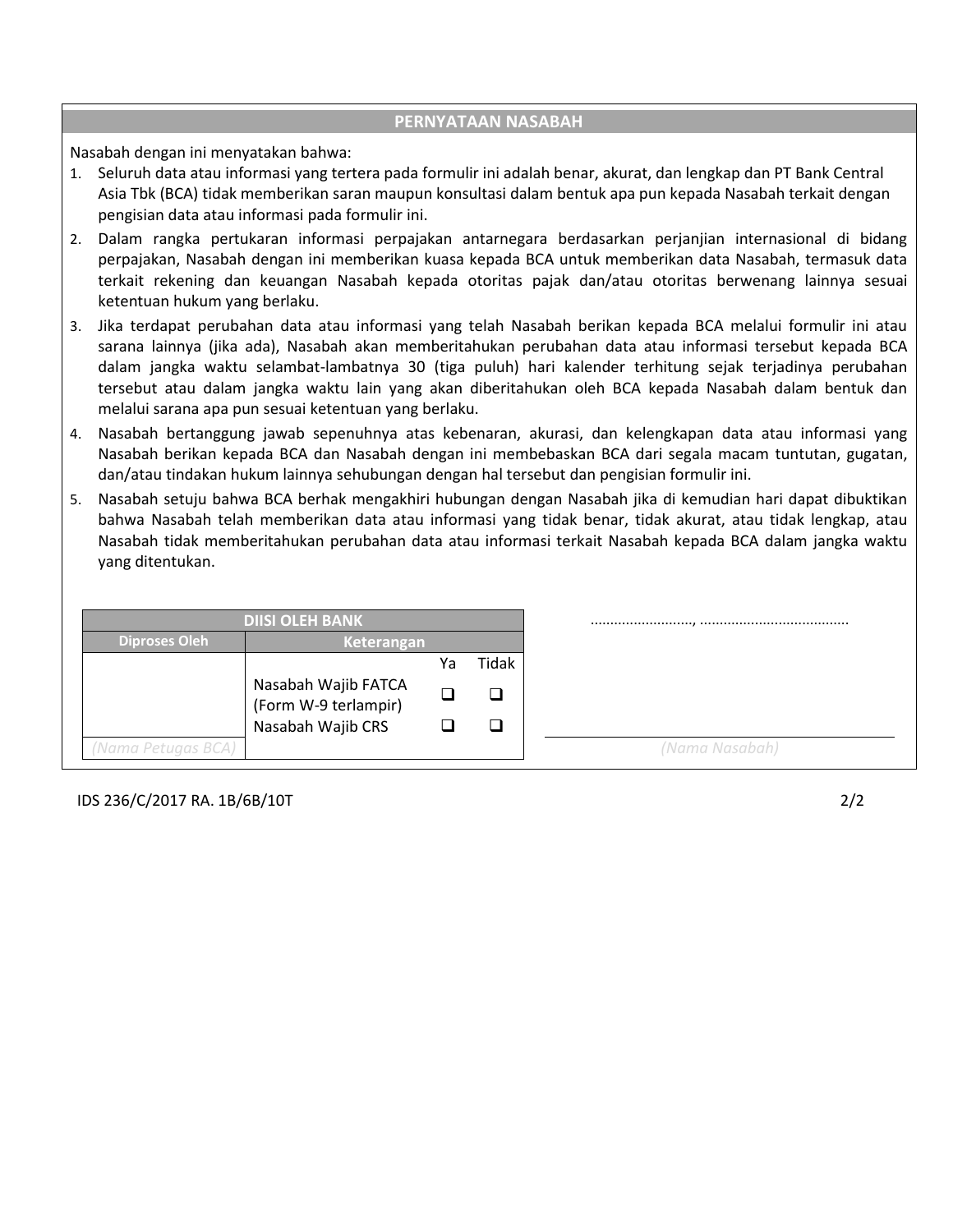|               | ВСД                             |              | <b>TAX INFORMATION FORM</b>                                                                                                                                                 |                                                                                                                   |                                 |
|---------------|---------------------------------|--------------|-----------------------------------------------------------------------------------------------------------------------------------------------------------------------------|-------------------------------------------------------------------------------------------------------------------|---------------------------------|
|               |                                 |              | <b>BUSINESS/LEGAL ENTITY</b>                                                                                                                                                |                                                                                                                   |                                 |
| <b>Branch</b> |                                 |              |                                                                                                                                                                             | Date                                                                                                              | $\lceil -   \_   \_   -   \_  $ |
|               | <b>Customer Number</b>          |              |                                                                                                                                                                             | (for Bank use)                                                                                                    |                                 |
|               | <b>Customer Name</b>            |              |                                                                                                                                                                             |                                                                                                                   |                                 |
|               |                                 |              | Please tick [v] the box opposite the following statements as appropriate:                                                                                                   |                                                                                                                   |                                 |
|               |                                 |              | I. The Customer has tax obligations to a country other than the Republic of Indonesian.                                                                                     |                                                                                                                   | $\Box$ Yes<br>$\Box$ No         |
|               |                                 |              | (TIN)/any equivalent Tax ID and the Customer's Country of Tax Residency.                                                                                                    | If the Customer selects 'Yes' for statement I above, the Customer must write the Taxpayer Identification Number   |                                 |
| <b>No</b>     |                                 |              | TIN/Equivalent Tax ID/Other Information                                                                                                                                     | <b>Country of Tax Residency</b>                                                                                   |                                 |
|               |                                 |              |                                                                                                                                                                             |                                                                                                                   |                                 |
|               |                                 |              |                                                                                                                                                                             |                                                                                                                   |                                 |
|               |                                 |              |                                                                                                                                                                             |                                                                                                                   |                                 |
|               |                                 |              | TIN/SSN and fill out Form W-9 (Request for Taxpayer Identification Number and Certification).                                                                               | If any one of the Countries of Tax Residency above is the United States of America, the Customer must provide the |                                 |
|               | than the Republic of Indonesia. |              | II.1 The Customer is owned/controlled by any person having tax obligations to a country other                                                                               |                                                                                                                   | $\square$ Yes<br>$\Box$ No      |
|               |                                 |              |                                                                                                                                                                             | If the Customer selects 'Yes' for statement II.1 above, the Customer must proceed with the following statement.   |                                 |
|               |                                 |              | II.2 The Customer is a Business Entity/Legal Entity with 50% or more of its income emanating                                                                                |                                                                                                                   |                                 |
|               |                                 |              | from passive income and 50% or more of its assets generating or held for generating<br>passive income, e.g.: investment, dividend, interest, rent, or royalty (Passive Non- |                                                                                                                   | $\square$ Yes<br>$\Box$ No      |
|               | Financial Entity).              |              |                                                                                                                                                                             |                                                                                                                   |                                 |
|               |                                 |              | If the Customer selects 'Yes' for statement II.2 above, the Customer must specify its                                                                                       |                                                                                                                   |                                 |
|               | <b>Full Name as</b>             | $ $ Place/   | Ultimate Shareholder/Controlling Party (Individual) in the following column.                                                                                                | <b>Tax Obligation</b>                                                                                             |                                 |
| <b>No</b>     | written in                      | Date of      | <b>Address and Country</b><br>of Residence                                                                                                                                  | TIN/Equivalent Tax ID/                                                                                            | <b>Country of Tax</b>           |
|               | <b>Identity Card</b>            | <b>Birth</b> |                                                                                                                                                                             | <b>Other Information</b>                                                                                          | Residency                       |
|               |                                 |              |                                                                                                                                                                             |                                                                                                                   |                                 |
|               |                                 |              |                                                                                                                                                                             |                                                                                                                   |                                 |
|               |                                 |              |                                                                                                                                                                             |                                                                                                                   |                                 |
|               |                                 |              |                                                                                                                                                                             |                                                                                                                   |                                 |
|               |                                 |              |                                                                                                                                                                             |                                                                                                                   |                                 |
|               |                                 |              |                                                                                                                                                                             |                                                                                                                   |                                 |
|               |                                 |              |                                                                                                                                                                             |                                                                                                                   |                                 |
|               |                                 |              |                                                                                                                                                                             |                                                                                                                   |                                 |
|               |                                 |              |                                                                                                                                                                             |                                                                                                                   |                                 |
|               |                                 |              |                                                                                                                                                                             |                                                                                                                   |                                 |
|               |                                 |              |                                                                                                                                                                             |                                                                                                                   |                                 |
|               |                                 |              |                                                                                                                                                                             |                                                                                                                   |                                 |

IDS 236/C/2017 RA. 1B/6B/10T 1/2